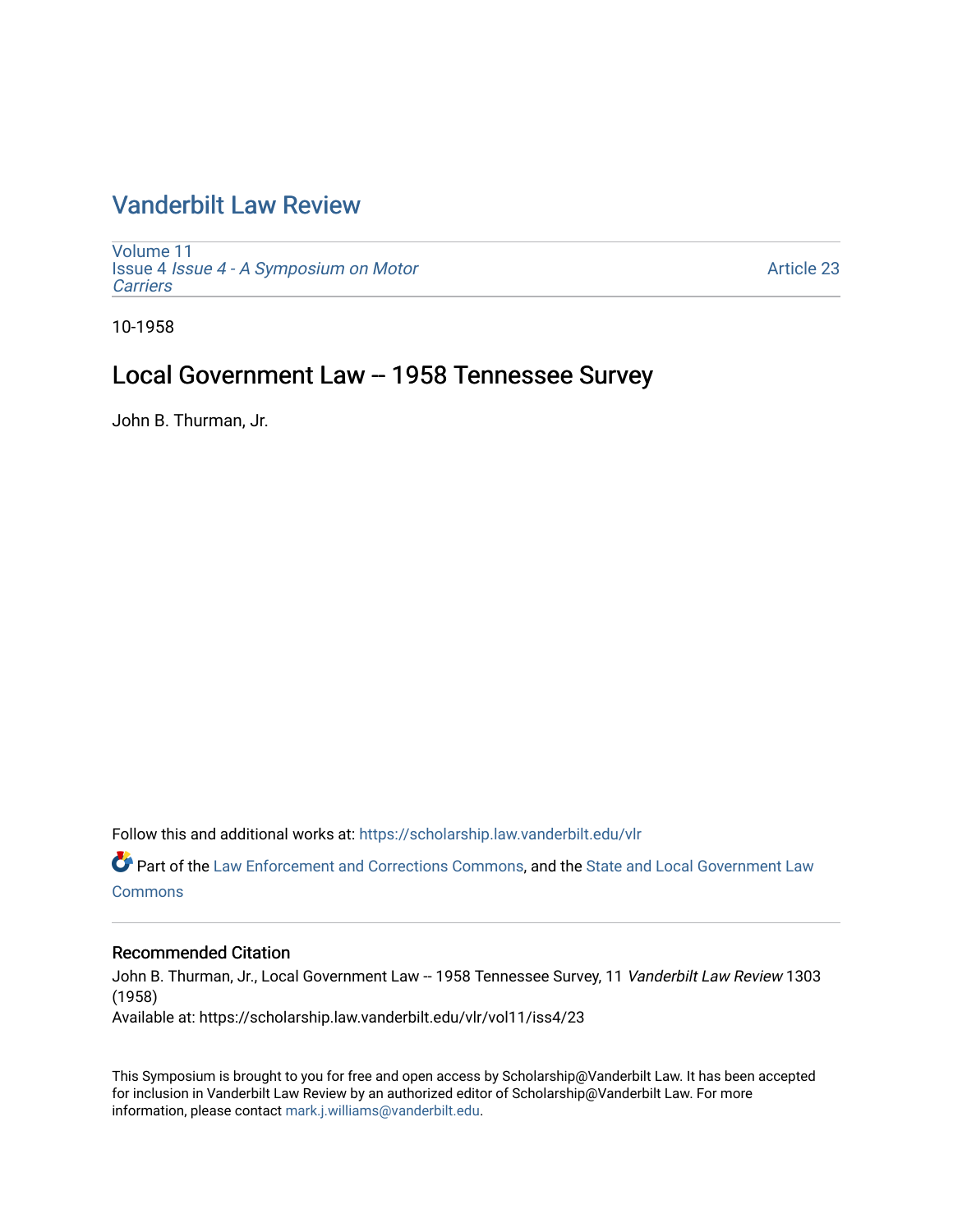# **LOCAL GOVERNMENT LAW-1958 TENNESSEE** SURVEY

**JOHN** BRODIE **THURMAN,** JR.\* and ROGER **G.** WHITE\*\*

#### **INTRODUCTION**

The tremendous expansion of the functions of local governmental agencies, particularly into provinces heretofore reserved for private enterprise, has resulted in a similar expansion of local government law. It seems safe to assert that within the confines of local government law can be found legal principles and rules from practically every other field of law. It is necessary, therefore, to limit the scope of an annual survey of local government law; no longer is it possible to include in a survey article such as this a discussion of all of these legal principles and rules. Nor is such a discussion necessary, since many of these rules will be treated in other survey articles. Consequently, the present survey article will attempt to emphasize various aspects of this body of law which would not receive treatment elsewhere in the survey or which would not be expected, as a general rule, to be discussed in another survey article.'

Although a number of cases involving local government law were decided by the Tennessee appellate courts during the survey period, very few involved questions of first impression. Since most of the rules underlying these decisions were fairly well-settled, there is little need for extensive background analysis. With relatively few exceptions, therefore, only a brief sketch of the individual cases will be attempted.

## PUBLIC OFFICERS **AND** EMPLOYEES

*Qualifications* of *Office:* In *Kinkead v. State2* the Tennessee Supreme Court defined the phrase, "freeholder of the city,"3 to mean a person who holds legal title to a common-law freehold estate<sup>4</sup> situated within the territorial boundaries of the city. Defendant, who had been elected city commissioner, claimed he was a freeholder and qualified to hold the office on the following grounds: (1) he resided within the city

2. 303 S.W.2d 713 (Tenn. 1957).

3. The plirase "freeholder of the city" eminates from the Cliarter of Johnson City, § 15, art. 5 (quoted in instant case, 303 S.W.2d at 714-15).<br>4. 303 S.W.2d at 715, "A 'freehold' is an estate for life or in fee simple.

<sup>\*</sup> Research Assistant, Vanderbilt Law School; Member, Arkansas Bar.

<sup>\*\*</sup> Chief Editorial Assistant, Race Relations Law Reporter.

<sup>1.</sup> In accordance with this approach, all decisions on tort liability of municipal or public corporations will be left entirely to the survey of tort law. Administrative law problems, such as municipal licensing of dealers in<br>intoxicating beverages, will not be treated herein. The survey of a particular<br>field of law or procedure should be consulted by the reader interested i

**<sup>1303</sup>**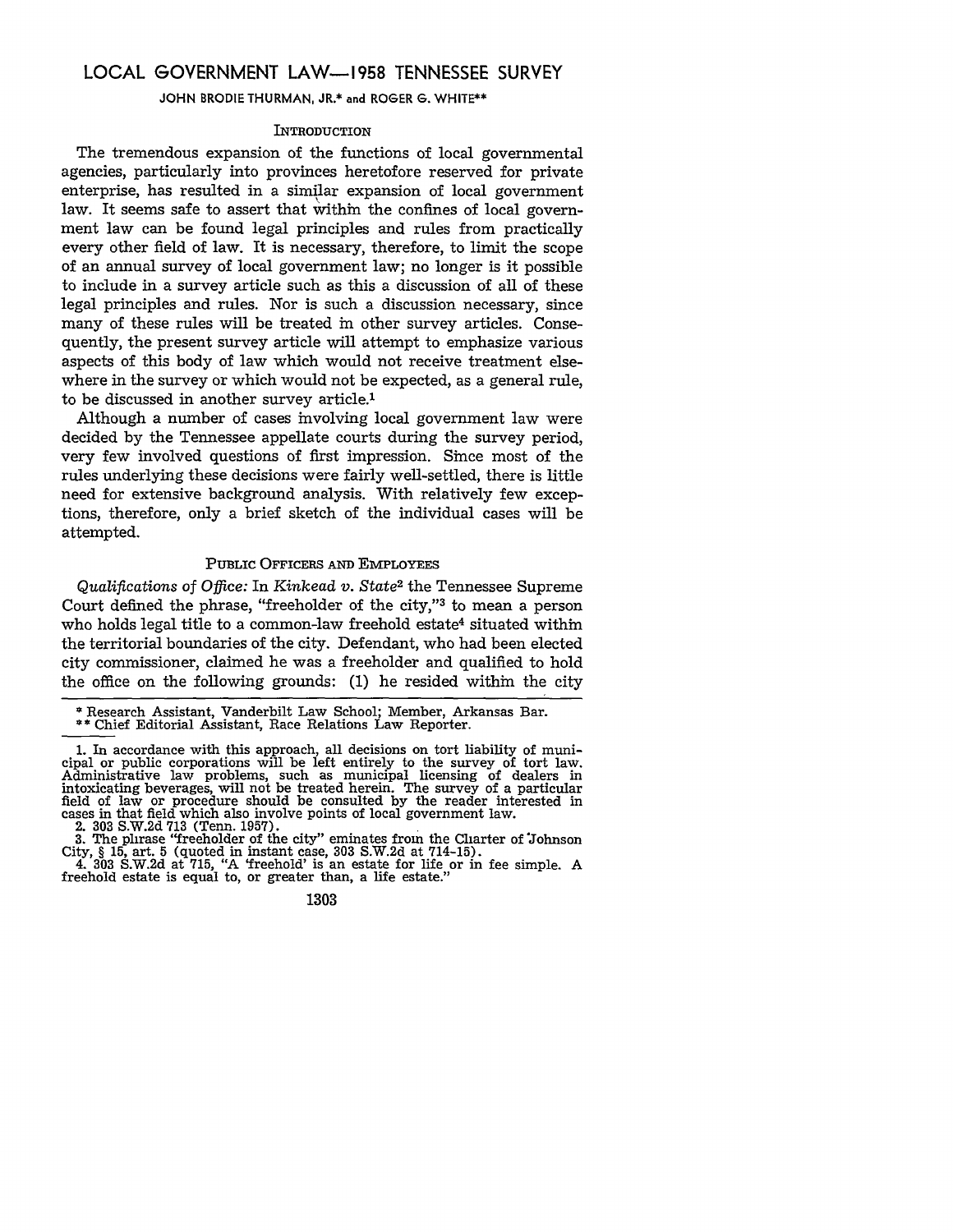in a home which was owned **by** his wife; (2) he had made extensive repairs and had satisfied an encumbrance due on the wife's property; **(3)** he operated a business within the city, leasing the premises on a month-to-month basis; (4) he owned certain real estate in the county, but not situated within the city limits; and **(5)** his mother owned burial lots in a cemetery in the city. The court rejected each of these grounds, finding that the defendant did not have a vested present interest in a freehold estate situated in Johnson City.5

*Misconduct in Office:* The Tennessee personal interest statute makes it unlawful for an officer of a municipal or public corporation to have a direct or indirect interest in any contract in which the municipal or public corporation is interested.<sup>6</sup> Whether a loan of money to a school district by a bank whose president and principal stockholder was a member of the school board violated the Personal Interest Statute was at issue in *State v. Yoakum.7* The trial court found that the loan was made in good faith and solely to accommodate the school board, but held that the personal interest statute had been violated. The court of appeals reversed, holding that a loan of money made in good faith for a legitimate purpose at the legal rate of interest was not within "the policy and purpose of the statute."<sup>8</sup> The court distinguished a loan of money from a contract for goods or services, on the ground that in the latter case a question of value is presented, requiring good faith negotiation without any conflict of interest on the part of any member of the board, whereas in the case of the loan of money, the legal rate of interest is less than the legal maximum.<sup>9</sup> The court also noted that any other construction of the statute would result in great inconvenience to small communities and might prevent the school board or other municipal or public corporation from performing its functions. <sup>10</sup>

*State ex rel. Chitwood v. Murley*<sup>11</sup> presented the question of whether

**9.** *Ibid.*

10. *Ibid.* "To apply the statutes to such a situation, it seems to us, would be going beyond their meaning and purpose and result in great inconvenience in small communities where bank officers and stockholders frequently occupy positions of public trust and authority." 11. 308 S.W.2d 405 (Tenn. 1957).

<sup>5.</sup> The defendant's interest in his wife's real property was an inchoate interest-a mere future expectancy, not a present vested interest-which may or may not become vested in the defendant on the death of the wife. The nature of this interest was not affected by the fact that he had made extensive repairs and had satisfied an encumbrance on the property, for the law presumes that the husband has made a gift to his wife. The business interest was not sufficient, since defendant was a tenant, not a freeholder. Finally, the wording of the Charter required that the freehold estate be situated within the city, and his property interest in the county was, therefore, insufficient. **6. TENN. CODE ANN.** § 12-401 **(1956).** See also *TENN.* **CODE** *ANN.* § 12-402 **(1956)** (penalty for violation). **7. 306 S.W.2d 39** (Tenn. **App. E.S. 1957). 8.** *Id.* at 40.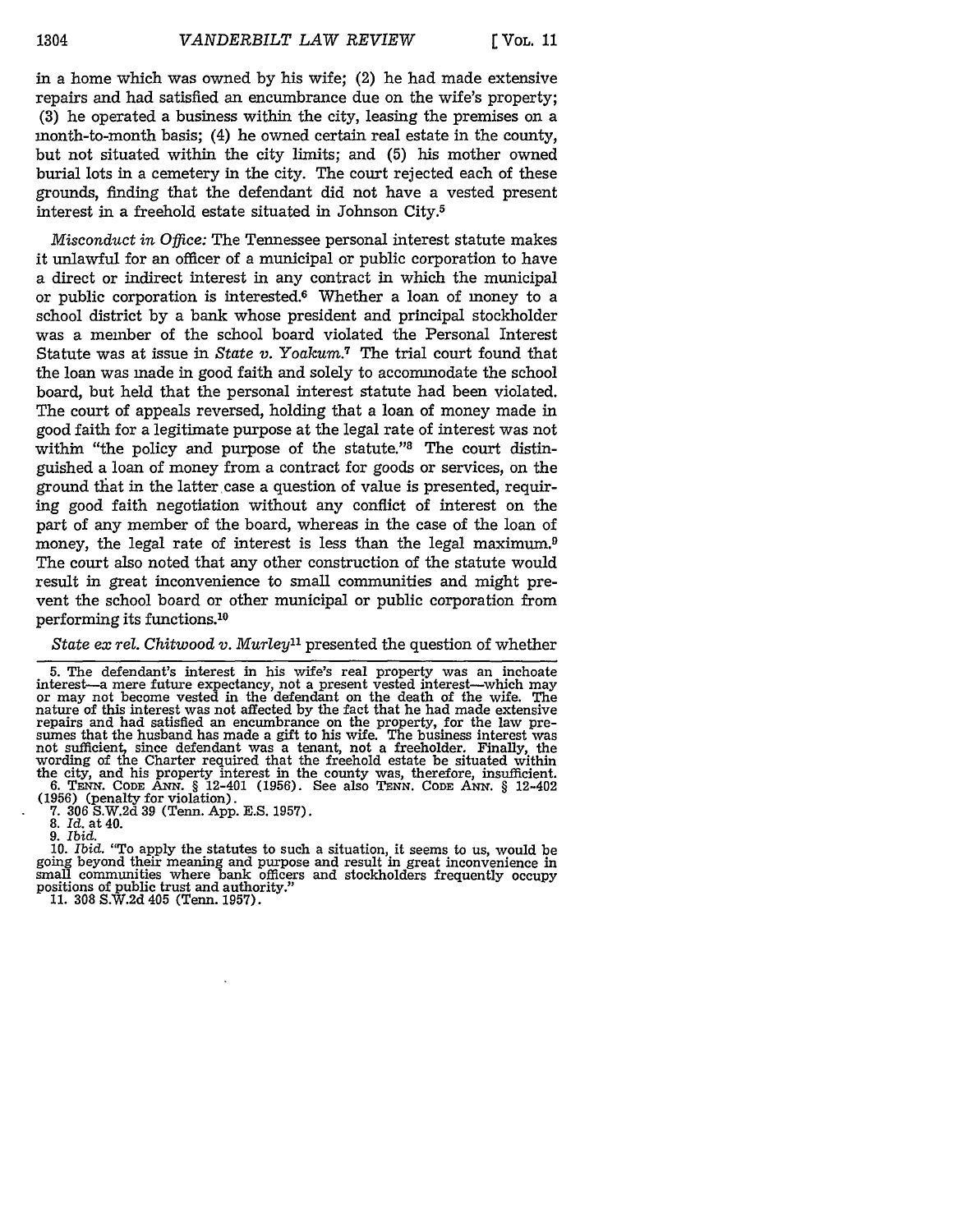a public officer may be removed from office for misconduct occurring in a previous term of office. It is well settled in Tennessee that misconduct in a previous term of office will not be grounds for ouster in a subsequent term under the Ouster  $Act<sub>1</sub><sup>12</sup>$  and that the expiration of the term will render the question moot, even though the official succeeds himself.13 In the instant case, however, the proceedings were brought under the quo warranto provisions of the Code,14 and it was contended that the rule in ouster proceedings was not applicable to quo warranto proceedings. This contention was rejected, however, on the ground that there was little, if any, substantive difference between these two types of proceedings. Procedural distinctions were not deemed sufficient to require different treatment in quo warranto cases.

State ex *rel. West v. Kivett'5* is somewhat similar to the preceding case in that the death of a county judge pending appeal of quo warranto proceedings to remove him from office rendered the issues raised in the case moot. The judge had been convicted and sentenced to the penitentiary for embezzlement of county funds, and while an appeal in the criminal case was pending, the quo warranto proceedings were instituted under a Code provision vacating the office of any state official sentenced to the penitentiary.<sup>16</sup> The defendant had claimed that the Code provision was unconstitutional because it conflicted with the constitutional provision providing for impeachment of county judges.'7 The court, reviewing the authorities on the effect of the expiration of the term of office on prior misconduct, held that the death of the county judge had the same effect, and that there was not sufficient public interest in the present type of case to allow the court to make an exception to the rule that it would not decide moot questions.<sup>18</sup> It will be noted that both of the two preceding cases were brought

14. **TENN. CODE** ANN. **§** 23-2801 (1956).

15. **308** S.W.2d 833 (Tenn. 1957). 16. TENN. CODE ANN.  $\S$  8-2801 (1956) "Any office in this state is vacated:<br>... (6) By the sentence of the incumbent, by any competent tribunal in this or any other state, to the penitentiary, subject to restoration if th is reversed, but not if the incumbent is pardoned." **17. TENN.** CONST. art. 6, § 6. It was contended that this section of the Con-

stitution provided the exclusive method of removing a county judge from office. The lower court had rejected this contention on the ground that the acts of the judge had vacated the office and suit was brought merely to enjoin him from interfering with the office already vacated by him. See 308 S.W.2d him from interfering with the office already vacated by him. See 308 S.W.2d at 834.

18. The court noted that in several prior cases when the question had be-<br>come moot a decision had been rendered because the right of a governmental agency to perform certain duties had been successfully challenged in the trial court and the duties of the agency would be left in doubt until the supreme court had decided the question. This was not the case here, however, especially in view of the fact that the situation would arise only infrequently. See **308** S.W.2d at 836-37.

<sup>12.</sup> **TENN. CODE ANN. § 8-2701 (1956).** 13. See, e.g., State ex rel. Phillips v. Greer, **170** Tenn. 529, 98 S.W.2d 79 (1936); State ex rel. Wilson v. Bush, 141 Tenn. 229, 208 S.W. **607** (1919).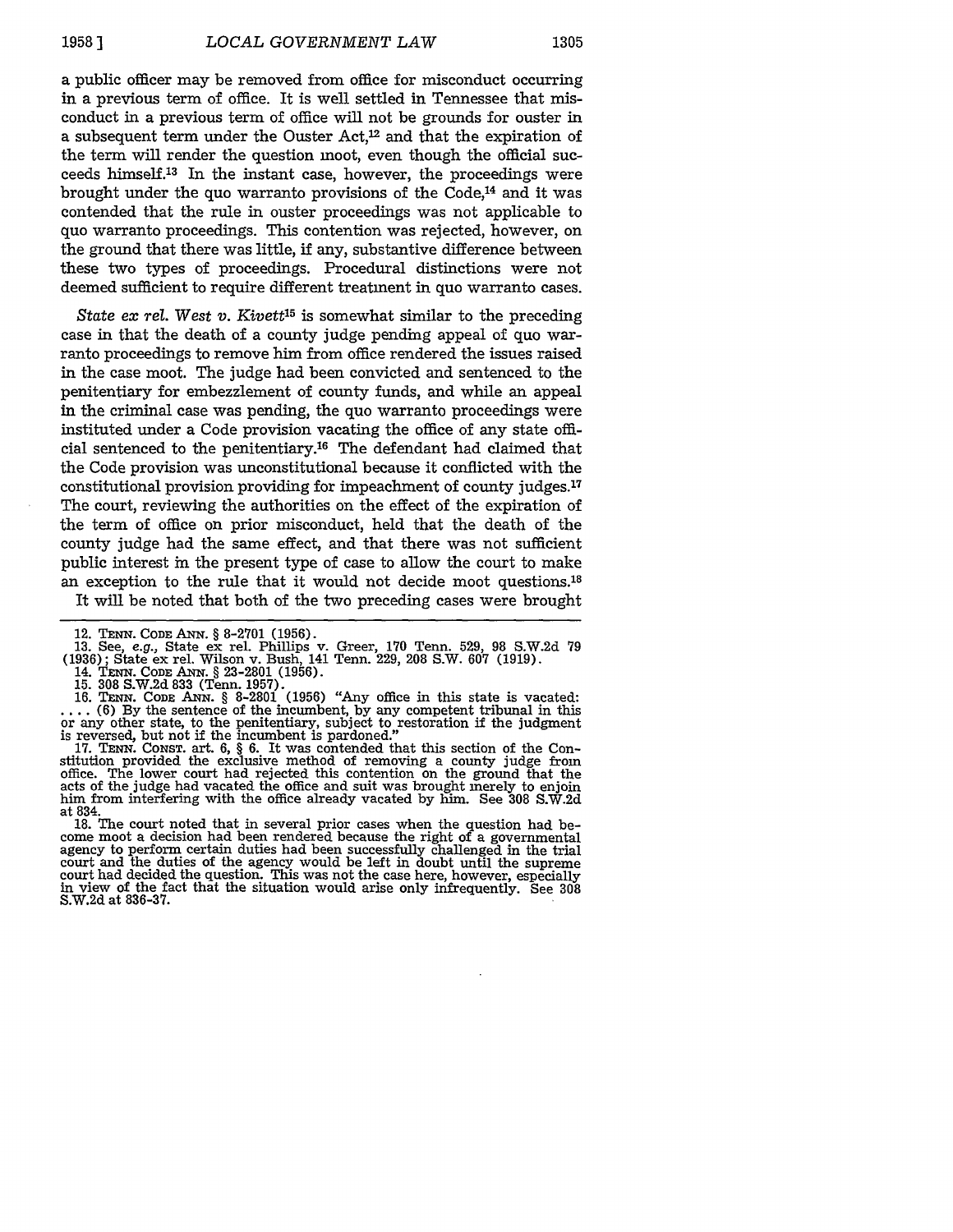before the court by quo warranto proceedings. In *State ex rel. Wallen v. Miller19* the question involved the parties who may bring such proceedings. The proceedings had been instituted by a number of private citizens, without joining the District Attorney General, to remove the public officer on the ground that he had violated the public interest statute.20 The court held that the District Attorney General or the Attorney General was an indispensable party to the quo warranto proceedings. Moreover, it noted that the private citizens would not have sufficient interest in the case to bring a regular proceeding at law<sup>21</sup> and that the Ouster Act<sup>22</sup> was not applicable.<sup>23</sup>

*Discharge of Public Employees:* In one case the question concerned not the substantive matters surrounding the discharge of public employees, but the proper appellate court in which to pursue an appeal from a circuit court judgment quashing the judgment of a mayor removing commissioners of a housing authority from office on the ground of neglect of duty.<sup>24</sup> The appeal was presented to the supreme court, which ordered it transferred to the court of appeals. The circuit court had heard the matter on a writ of certiorari which did not preclude it from making findings of fact; therefore, the court of appeals was the proper appellate court.

Both substantive and procedural matters pertaining to the discharge of a public school teacher were presented in *Johnson v. City of Jack*son.<sup>25</sup> The teacher had been discharged for cause—namely, mistreating students-after she had been notified of her re-election to teach in the succeeding school year<sup>26</sup> and after the expiration of the prior school term, and she sought to recover her salary on the ground that she had been wrongfully discharged. The court first found that the General Education Bill of 1925 was inapplicable,<sup>27</sup> and that the public schools of Jackson were operated under a private act<sup>28</sup> which gave a

25. **302** S.W.2d **355** (Tenn. App. W.S. 1956). 26. The court held that the letter notifying the teacher of her re-election was sufficient to create a contract for her services in the succeeding school year, since the letter requested that the teacher notify the superintendent of schools if she could not accept. **302** S.W.2d at 359.

27. The reason given by the court is that the statute expressly excluded schools being operated under private act if the school district levies an addition tax for the operation of its schools. See **302** S.W.2d at 360 (quoting the exclusion provision of the General Education Bill of 1925). The City Charter, Tenn. Priv. Acts (1909), c. 407, § 27, provides for this additional tax, and while the teacher claimed no such tax was actually levied, the court held that in the absence of proof to the contrary, there is a presumption that the tax was levied and collected. See **302** S.W.2d at 361. 28. Tenn. Priv. Acts (1915), c. 168.

<sup>19. 304</sup> S.W.2d 654 (Tenn. 1957).

<sup>20.</sup> **TENN. CODE ANN.** §§ 12-401, 402 **(1956).**

<sup>21. 304</sup> S.W.2d at 658.<br>22. TENN. CODE ANN. § 8-2701 (1956).

<sup>23. 304</sup> S.W.2d at 659-60. It should be noted that the term had expired in the present case.

<sup>24.</sup> Mayor of the City of Jackson v. Thomas, **302** S.W.2d 56 (Tenn. 1957).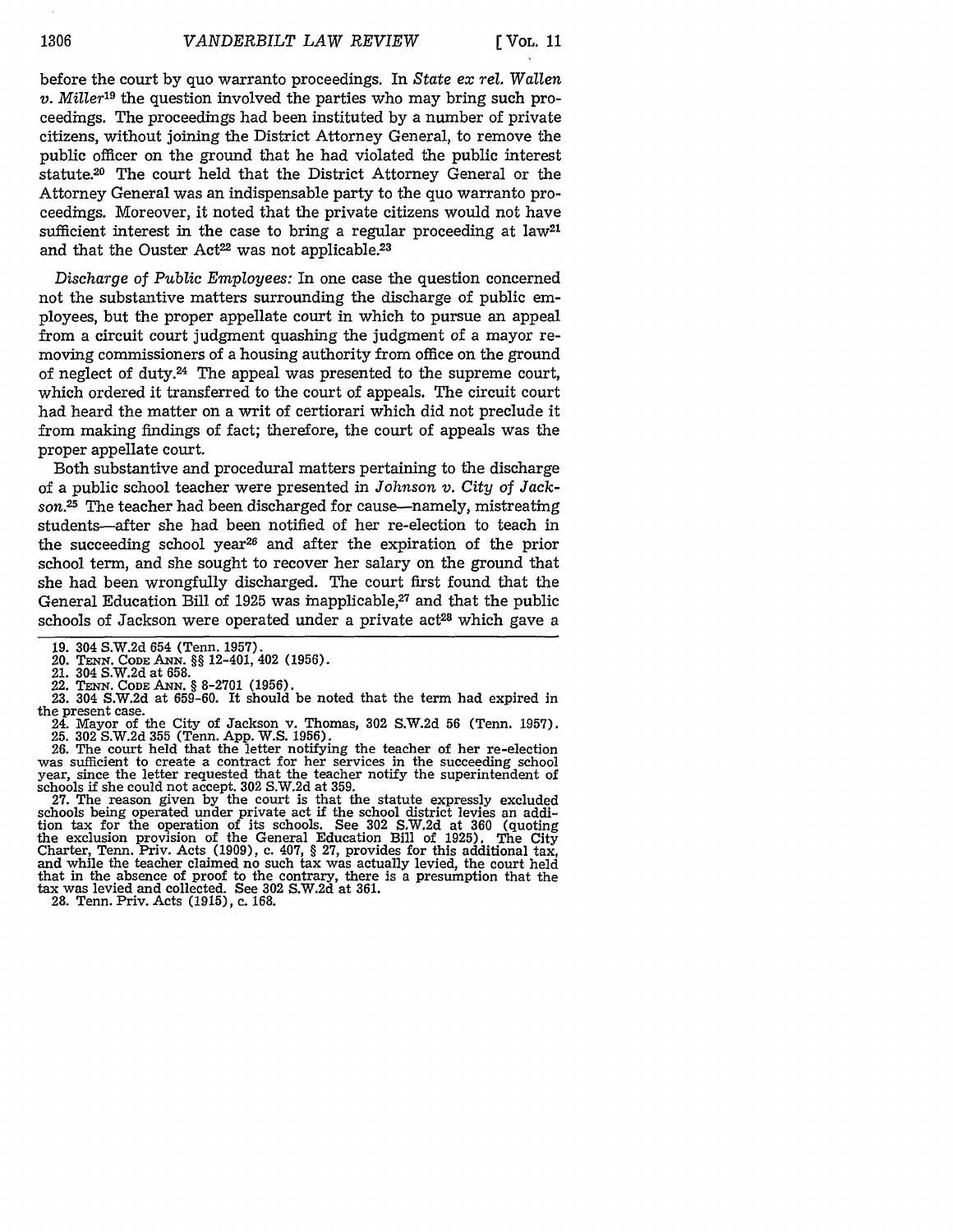commissioner of education the power to discharge any employee for cause.29 An appeal from the discharge by the commissioner to the full Board of School Commissioners was allowed, if brought within three days of the discharge.30 Since the teacher had failed to appeal within the allotted time, she had lost her right of appeal. The court further held that the commissioner could discharge a teacher for cause at any time.<sup>31</sup>

*Removal* by *Recall:* As a general rule, charters and statutes regulating municipal corporations frequently provide for the removal of elected officials by recall elections.<sup>32</sup> Such a provision in the charter of Union City3 3 was before the court in *Roberts v. Brown.34* The procedure is substantially the same as that adopted in most other jurisdictions: a petition calling for a recall election and signed by a certain number of the qualified electors of the city is filed with the city clerk, who is charged with the duty of examining the petition and determining its legal sufficiency. If sufficient, the clerk certifies the petition to the county election commission; otherwise, it is returned to the petitioners.

In *Roberts v. Brown* the clerk refused to certify both original<sup>35</sup> and amended petitions.<sup>36</sup> The petitioners sought and obtained a writ of certiorari to correct the action of the clerk. Three important questions were presented; first, whether the writ of certiorari was the proper appellate remedy; second, whether the recall provision was constitutional; third, whether city officials who received benefits under the city charter could question its validity.

Certiorari was held to be an appropriate remedy, since the clerk was acting in a judicial capacity and the writ was sought to regulate, correct and keep an inferior jurisdiction within its authority.37 No

- 31. Johnson v. City of Jackson, 302 S.W.2d 360, 362 (Tenn. 1957).<br>32. See 4 McQuILLAN, MUNICIPAL CORPORATIONS § 12.251 (3d ed. 1949)<br>33. Tenn. Priv. Acts (1925), c. 760, § 22.
- 
- 

34. 310 S.W.2d 197 (Tenn. App. W.S. 1957).<br>35. With regard to the original petition, the clerk allowed a number of the signers to withdraw their signatures during the ten day period in which she was to examine the petition. The result was a lack of the requisite number of signatures. This was clearly improper. 310 S.W.2d at 204, 214; 4 **McQUILLAN,** MUNICIPAL CORPORATIONS § 12.251 at **315** (3d ed. 1949). 36. The clerk rejected the amended petitions on a number of grounds, most

of which were purely technical. For example, some petitions were rejected because the full names of the signers had been inserted in the place of initials. because the full names of the signers had been inserted in the place of initials. See 310 S.W.2d at 202-03.

37. The Tennessee Code provides for two types of certiorari-the statutory equivalent of the common-law writ, **TENN. CODE ANN.** § 27-801 (1956), and the so-called statutory writ, **TENN. CODE ANN.** § 27-802 (1956). It was contended that the petitioners must elect between these two writs, since under the latter provision, trial de novo may be had, whereas the court under the former section is limited to the question of whether the inferior jurisdiction exceeded its jurisdiction or acted illegally. The court rejected this contention

<sup>29.</sup> *Id.* at § 22. 30. *Ibid.*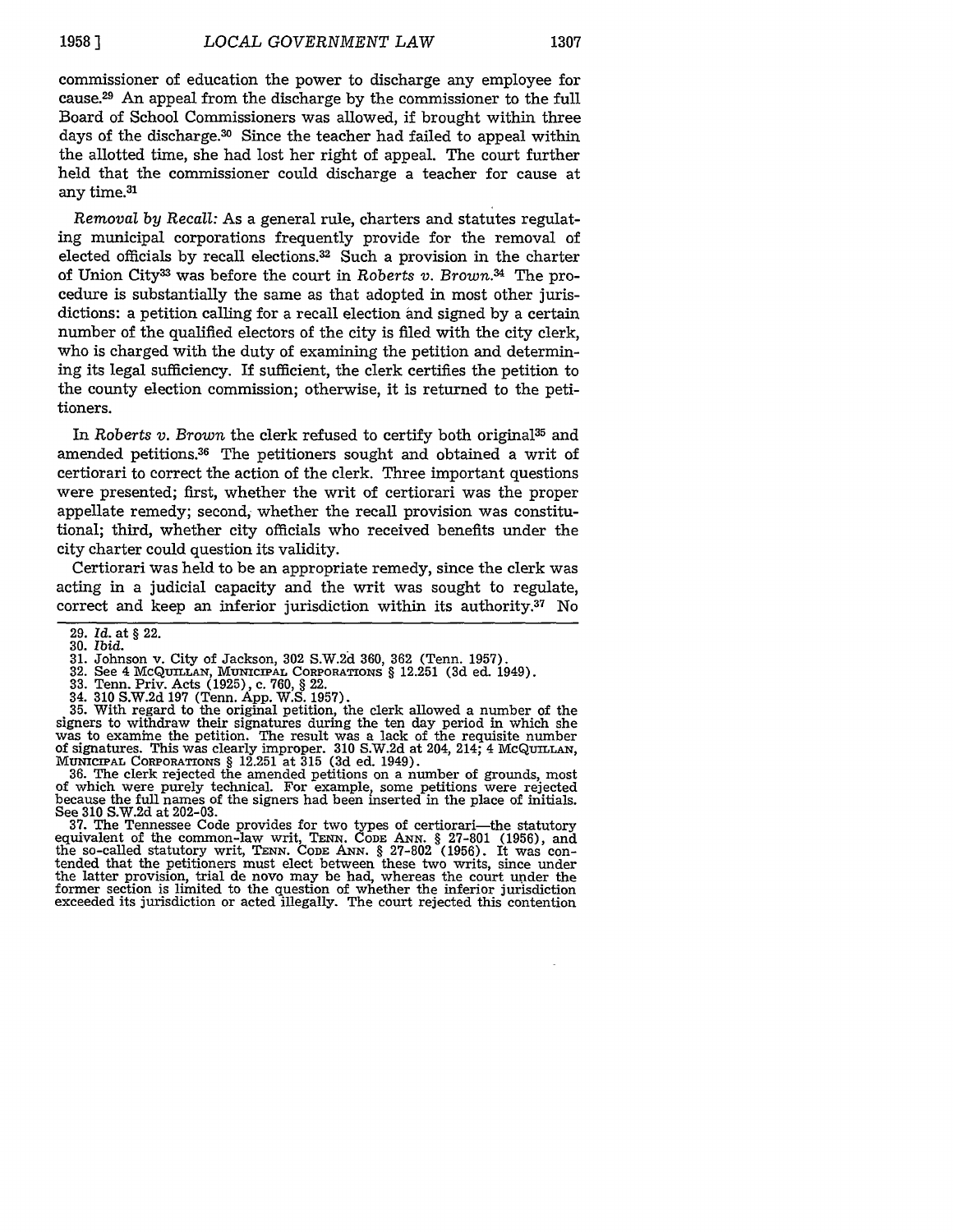other method of review-e.g., appeal or writ of error-was available here;38 while mandamus would lie, it would not exclude the writ of certiorari.39

Recall provisions have generally been upheld as constitutional.<sup>40</sup> and the Tennessee court, noting the general rule, sustained the recall provision in the instant case. In the first place, the recall provision did not conflict with the general law providing for the removal of public officials, indeed, the charter expressly declared that the recall procedure was cumulative, not exclusive.41 Moreover, since municipal corporations are "extensions of the state government itself, they may be established with such provisions in their charters as to the Legislature may seem right and proper."42 Finally, the home rule amendment to the Tennessee Constitution,<sup>43</sup> prohibiting local legislation which has the effect of removing an incumbent from office unless conditioned upon the approval of the local governing body or electorate, was not applicable; the amendment did not affect legislation enacted prior to its adoption, and further, the officer is not removed from office, but merely subjected to the risk of a new election.

The court also held that even if the constitutionality of the recall provisions were not sustained, neither the city clerk nor the city commissioner sought to be recalled could raise the question. Both were holding office under the charter and had accepted benefits under its provisions; therefore, both were estopped from denying the validity of the recall provisions. Once a public official has accepted the benefits conferred upon him by an act, he will not be heard to question the validity of that act in any particular, for to allow him to do so would be to allow him to hold office on different terms than those he had previously accepted.44

#### **POLICE POWER**

*Zoning:* Owners of certain land in Davidson County, situated in an estate's "B" area, and a private club, as optionee to purchase the land,

on the ground that both writs were appropriate. The common-law equivalent would lie since it was claimed that the clerk had acted illegally, and the statutory writ would lie since neither an appeal nor a writ of error was available. 310 S.W.2d at 207-08.<br>38. It was claimed that TENN. CODE ANN. § 27-501 (1956) was applicable.

**38.** It was claimed that TENNr. **CODE ANN.** § 27-501 (1956) was applicable, allowing an appeal from the judgment of a municipal officer "charged with the conduct of trials." The latter phrase was held to render this section inapplicable in the instant case. 310 S.W.2d at 205-06.

**39.** The clerk was making a judicial determination-the legal sufficiency of the petitions-and the writ of certiorari lies to correct or superintend in-Ferior jurisdictions. Mandamus may be used to require the clerk to perform<br>the duties of office, but certiorari is also appropriate. 310 S.W.2d at 205. See<br>also 4 McQUILLAN, MUNICIPAL CORPORATIONS § 12.251 at 317-18 (3d ed

40. 4 McQUILLAN, MUNICIPAL CORPORATIONS  $\S$  12.251 at 311 (3d ed. 1949).<br>41. See State ex rel. Timothy v. Howse, 134 Tenn. 67, 183 S.W. 510 (1916)<br>42. Roberts v. Brown, 310 S.W.2d 197, 210 (Tenn. App. W.S. 1957).<br>43. TENN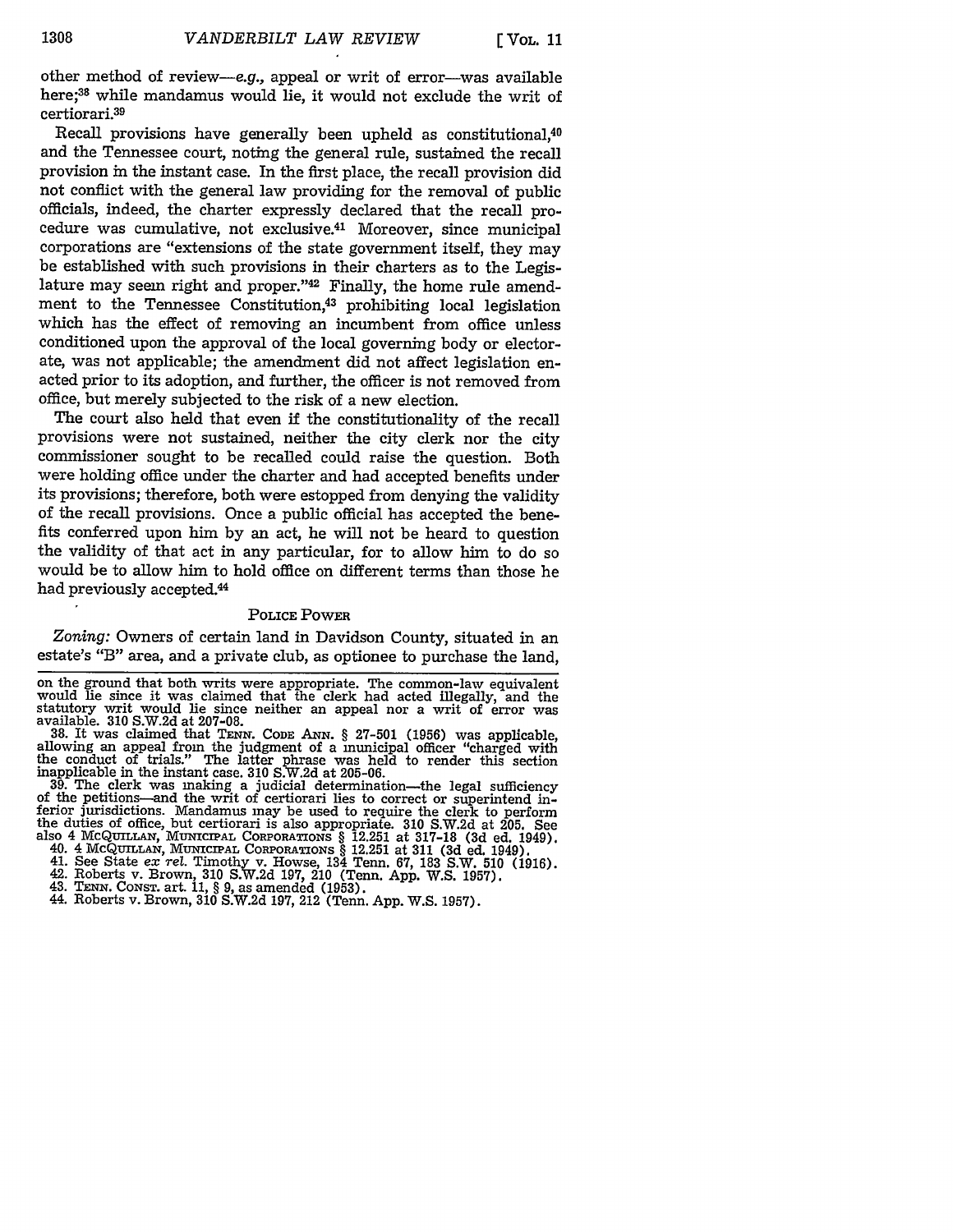applied for and were granted a permit to operate a private club on the land. The action of the Board of Zoning Appeals was appealed, primarily on the ground that the private club was not a legal entity at the time the permit was issued. Although the documents required for incorporation had been prepared and filed with the board, they had not been filed in the offices of the Secretary of State and the Davidson County Registrar. The court held that the permit was properly issued.45 In the first place, the board had not erroneously assumed that the club was in legal existence at the time of the hearing. Secondly, the lack of a corporate entity did not divest the board of authority to issue the permit.<sup>46</sup> Private clubs, a permissible use in an estate's "B" area under the appropriate zoning regulations, could be operated by an individual, unincorporated association or corporation. The permit, moreover, is not personal to the owners of the land; instead, it is a condition running with the land. As to the contention that the charter and by-laws of the private club might be at variance with those contemplated by the board, the court found no such variance, and concluded that even if a material variance were shown, the.proper remedy is a further hearing before the board.<sup>47</sup> Finally, the court found that there was "material evidence" to support the findings of the board, and that those findings were, therefore, conclusive.

In *Hassler v. Overton County48* certain landowners who had previously executed right-of-way contracts brought suit to recover damages to their land as a result of the construction of the highway. The circuit court sustained the county's demurrer on the ground that the contract precluded recovery. The supreme court reversed and remanded the case for a new trial, holding that the landowners were entitled to prove on the trial of the cause that the elements of damages complained of were not within the contemplation of the parties at the time the contract was executed. A similar case in which the doctrine of estoppel had been applied was distinguished because the county had acquired the land in question there by a warranty deed which covered any and all damages which might result from the construction work.49 The contract here was very general in nature and did not exclude the county from liability for damages over and

<sup>45.</sup> Hickerson v. Flannery, **302** S.W.2d **508** (Tenn. App. M.S. 1956).

<sup>46.</sup> The necessary incorporation procedure was completed by the time the chancellor considered the case; therefore, the opponents of the permit "Would not be aggrieved by the ruling of the Zoning Board ... " Hickerson v. Flan-nery, 302 S.W.2d at 514 (Tenn. App. M.S. 1956).

<sup>47.</sup> Since the court had already concluded that the conditions of the permit ran with the land, it would seem that these conditions would take precedence over any charter or by-law provision and would be a part of the rules and regulations under which the club was operated.

<sup>48.</sup> **311** S.W.2d 206 (Tenn. 1958).

<sup>49.</sup> Denny v. Wilson County, 198 Tenn. 677, 281 S.W.2d **671** (1955).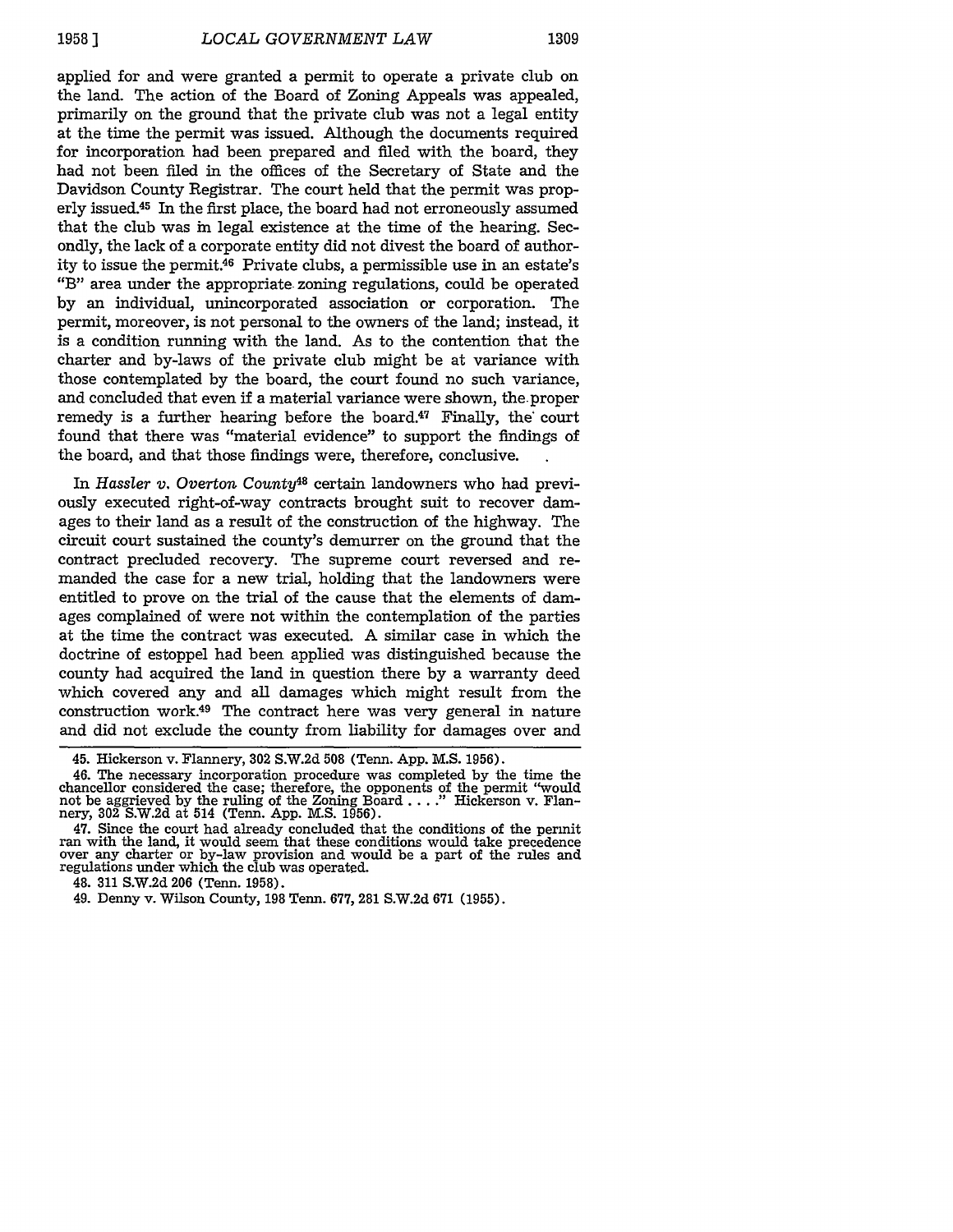above the incidental benefits which constituted the *quid pro quo.*

*Ordinances:* A city ordinance requiring the licensing of motor vehicles using the city streets was upheld against the contention that it was a revenue, not a regulatory, measure in *City* of *Chattanooga v. Veatch.50* The ordinance expressly required that the income from the license fee be used in the administration and enforcement of the ordinance and to promote traffic safety. The fact that the income exceeded the expenses of administration of the ordinance was not, according to the  $\operatorname*{court}_{\:\raisebox{1pt}{\text{\circle*{1.5}}}}$  a valid objection.<sup>5:</sup>

A recently enacted Chattanooga ordinance, requiring certain types of retail stores to close on Sundays, was alleged to be unconstitutional on the ground that it was arbitrary and discriminatory, in that it allowed similar retail stores to remain open and sell the same type of merchandise. The supreme court, per Justice Burnett, sustained the validity of the ordinance, finding a reasonable classification and no discrimination between persons or retail mercantile establishments in substantially the same situation.52 A lack of clarity and logical analysis and overconcern with the boundaries of judicial and legislative functions casts considerable doubt on the authoritativeness of this opinion.

## MUNICIPAL BOUNDARIES-ANNEXATION

In *Brent v. Town of Greeneville*,<sup>53</sup> the supreme court decided a matter of procedure which may well trap the unsuspecting attorney seeking to contest annexation. The section of the Code which allows a person taking a voluntary nonsuit one year within which to commence a new action<sup> $54$ </sup> was held inapplicable to annexation contests. The provision for quo warranto proceedings to contest an annexation ordinance requires that the proceeding be brought prior to the operative date of the ordinance,<sup>55</sup> which is thirty days after its passage.<sup>56</sup> The court reasoned that this was a "built-in" statute of limitations, a condition precedent to bringing the action, and that the one-year extension upon the taking of a voluntary non-suit is applicable only to general statutes of limitations relating solely to the remedy.

A description of the territory proposed to be annexed, which must be published prior to an election on the proposed annexation,<sup>57</sup> is

**<sup>50.</sup>** 304 S.W.2d 326 (Tenn. 1957). 51. *Id.* at 327.

**<sup>52.</sup>** Kirk v. Olgiati, 308 S.W.2d 471 (Tenn. 1957). The court also held that the ordinance did not conflict with a state "Blue Law," since it did not go beyond the terms of that statute. **TENN. CODE ANN.** *§* 39-4001 (1956).

<sup>53. 309</sup> S.W.2d 121 (Tenn. 1957). 54. **TENN.** *CODE ANN.* **§** 28-106 **(1956).** 55. *TENN.* **CODE ANN.** *§* 6-310 (Cum. Supp. 1958).

<sup>56.</sup> **TENN. CODE ANN.** § 6-309 (Cum. Supp. 1958). 57. **TENN. CODE ANN.** *§* **6-311** (Cum. Supp. 1958).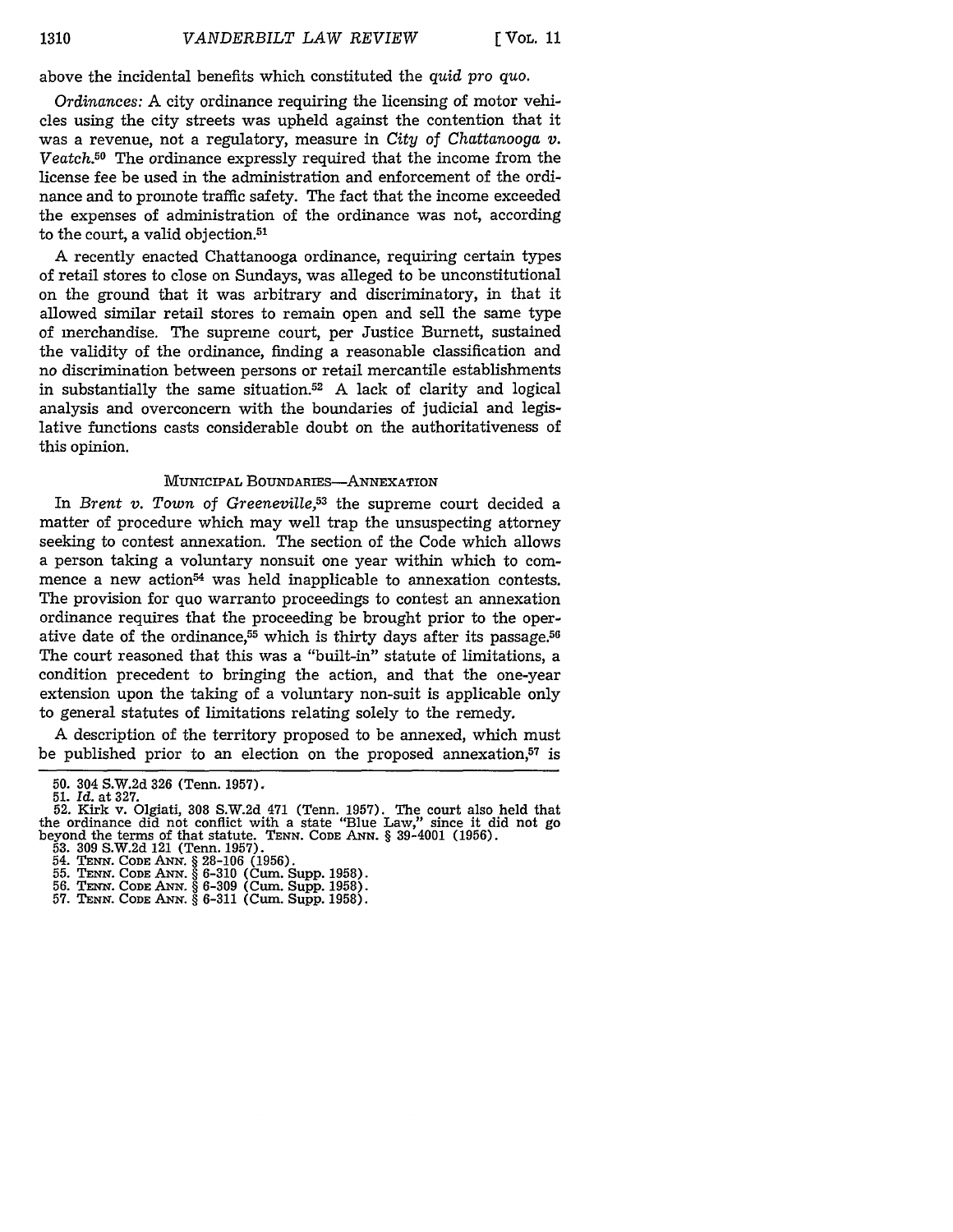sufficient if it would pass property under a deed.<sup>58</sup> If the boundaries of the property described can be ascertained by running the calls in reverse, the description is sufficient even though one of the calls is erroneous. Moreover, publishing a correct plat with the description cured the defect. The court based its reasoning on the fact that the purpose of publishing the description was to notify the residents of the territory to be annexed of the proposed annexation.59

Tennessee law requires the adjustment of the assets and liabilities of an annexed territory as between the annexing municipality and "any affected instrumentality of the State of Tennessee, such as, but not limited to, a utility district, sanitary district, school district, or other public service district . . . .<sup>"60</sup> In *Hamilton County v. City of Chatta* $n_{0}$  the supreme court rejected the contention that a county was not an "affected instrumentality of the State of Tennessee." The rule of *ejusdem generis* was not applicable and did not limit this phrase to public service districts, since the general words preceded rather than followed the specific words. Moreover, the phrase, "but not limited to," required, according to the court, a decision that "affected instrumentalities" was not limited to the examples given.

#### LABOR RELATIONS

During the survey period the right of a labor union to coerce, by strikes and picketing, a municipal corporation to recognize it as bargaining agent for the municipal employees was before the appellate courts in two cases. $62$  In both cases the question was decided adversely to the union, although the municipal corporation was performing a proprietary function-operating a public electric system. In both, the municipal corporation sought and was granted an injunction against the union.

Both of these cases are authority for the proposition that striking and picketing a municipal corporation is illegal and against public policy, and even though peaceful, can be enjoined by the state courts. Moreover, this is true without regard to the nature of the function being performed by the municipal corporation-that is, whether it is acting in a governmental or proprietary capacity is immaterial. The controlling fact is that the functions are public in nature. In one of

<sup>58.</sup> Johnson City v. State *ex rel.* Maden, 304 S.W.2d 317, 319-20 (Tenn. 1957). **59.** *Id.* at **319.**

<sup>60.</sup> **TENN. CODE** ANN. § 6-318 (Cum. Supp. 1958). This legislation is based on Mendelson, *Suggestions for the Improvement* of *Municipal Annexation Law,* 8 **VAND.** L. REV. 1 (1954).

<sup>61. 310</sup> S.W.2d 153 (Tenn. 1958).<br>62. City of Alcoa v. Int'l Bhd. of Elec. Workers, 308 S.W.2d 476 (Tenn. 1957);<br>62. City of Alcoa v. Int'l Bhd. of Elec. Workers, 308 S.W.2d 476 (Tenn. App.<br>62. City County Municipal Elec. S REV. 1287 (1958).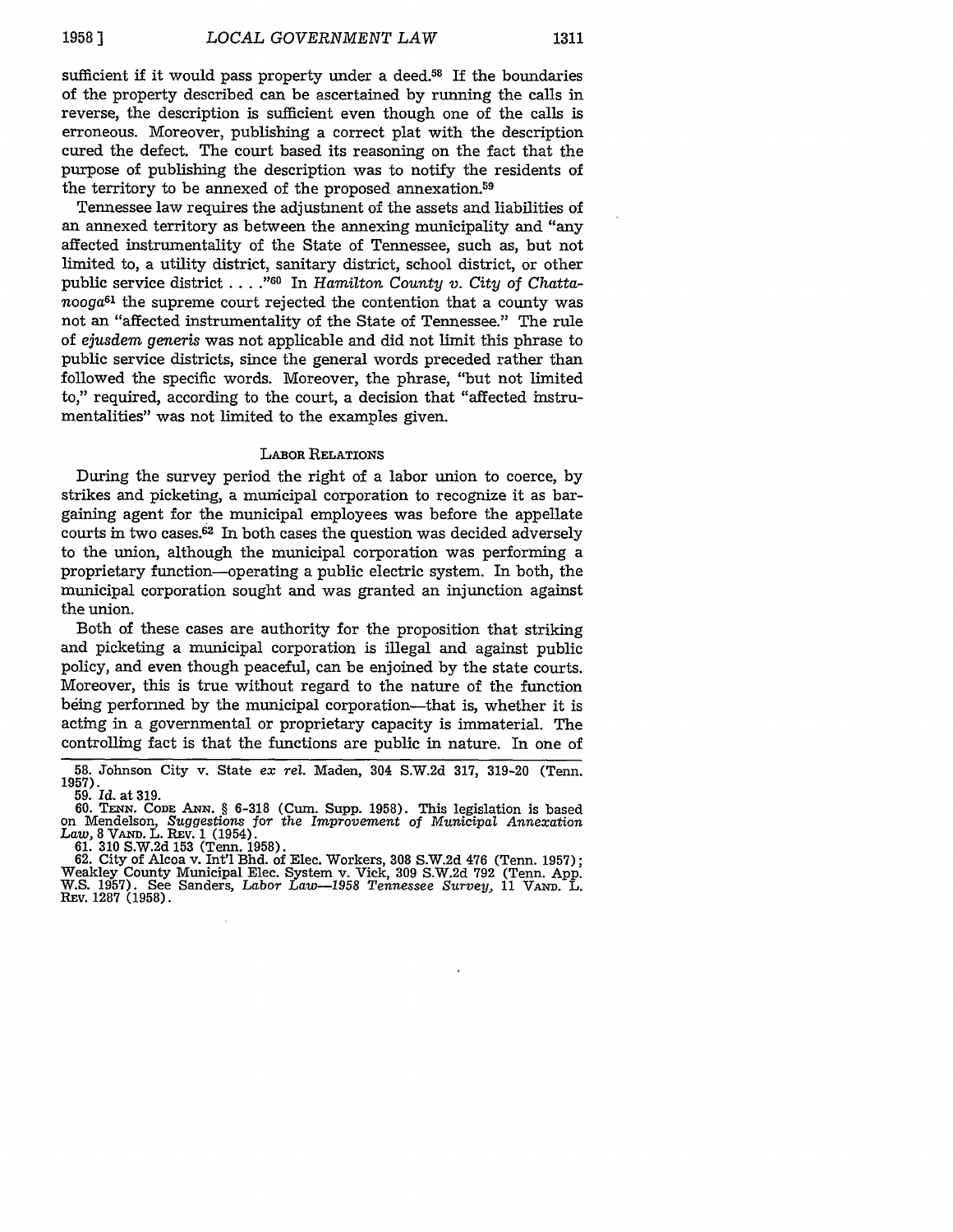these cases, the principal ground for holding that such strikes are illegal was the lack of authority in the municipal corporation to enter into a collective bargaining agreement, $63$  while in the other case, the court relied upon the duty of a government employee to perform his functions economically and efficiently and upon the general rule against delegation of the discretionary duties of governmental agencies.<sup>64</sup>

One case presented the question of whether the doctrine of preemption divested the state courts of jurisdiction, the union contending that the National Labor Relations Board had exclusive jurisdiction.65 The court rejected this contention, noting that the National Labor Relations Act expressly excluded governmental agencies in its definition of "employer."<sup>66</sup>

### HomE **RuLE**

The Tennessee Constitution, **by** virtue of the so-called home rule amendment adopted in **1953,** provides that local legislation shall be void unless approval **by** two-thirds of the local legislative body or **by** a majority of the local electorate is required **by** the provisions of the legislation.<sup>67</sup> During the survey period the supreme court had occasion to interpret this amendment twice.

In *State ex* rel. *Doyle v. Torrence68* the legislature had provided for a pension for the city judge, the act to become effective upon approval of two-thirds of the local legislative body.69 At the meeting of the local city council, a quorum was present, but nine members refrained from voting, the result being that eight votes were cast in favor of the act, two against. Two-thirds of the full membership of the body would be fourteen. The city judge claimed that since a quorum was present, the two-thirds required was not two-thirds of the full membership, but merely two-thirds of those present and voting. The court rejected this contention, holding that the legislation must be approved by two-thirds of the full membership of the local legislative body.

The other case involved the question of whether a sanitary district was a municipality within the meaning of the home rule amendment.<sup>70</sup> The legislature had passed local legislation extending the services of a sanitary district, and had included in the legislation a section requiring approval by a majority of the local electorate.<sup>71</sup> It was claimed

- **70.** Fountain City Sanitary Dist. v. Knox County Election Comm'n, **308** S.W.2d 482 (Tenn. 1957).
- 71. Tenn. Priv. Acts (1957), c. 320.

<sup>63.</sup> Weakley County Municipal Elec. System v. Vick, **309** S.W.2d 792 (Tenn. App. W.S. 1957). 64. City of Alcoa v. Int'l Bhd. of Elec. Workers, **308** S.W.2d 476 (Tenn. 1957).

<sup>65.</sup> *Ibid.*

<sup>66.</sup> As amended 61 Stat. **137** (1947); 29 U.S.C. § 152(2) (1952).

<sup>67.</sup> **TENN.** CONST. art. 11, § 9.

<sup>68. 310</sup> S.W.2d 425 (Tenn. 1958). 69. Tenn. Priv. Acts (1957), c. 200.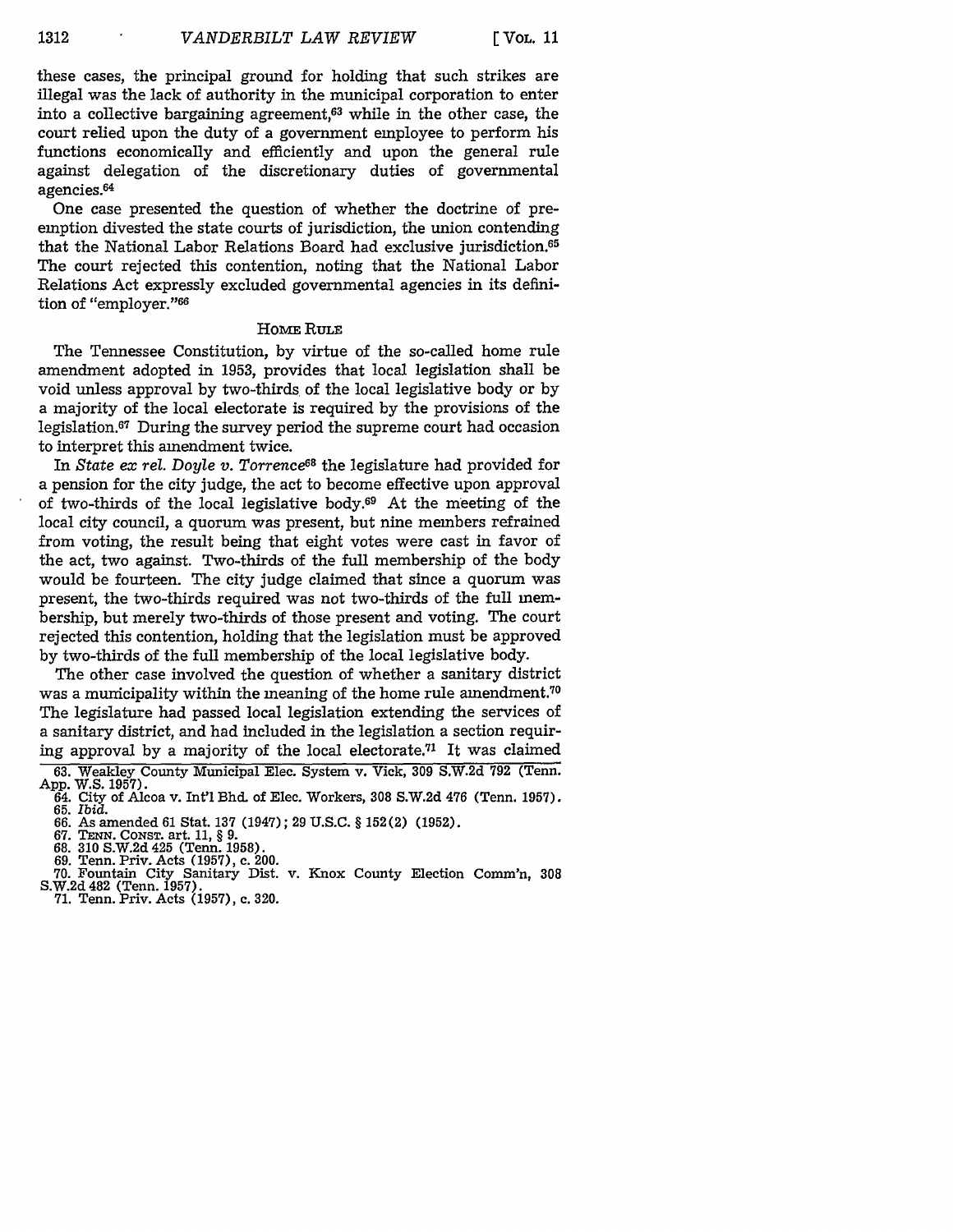$\ddot{\phantom{a}}$ 

that the district was not a municipality within the meaning of the amendment, and that the section requiring approval by the local electorate was, therefore, an unconstitutional delegation of legislative authority. The court sustained the contention that the sanitary district was not a municipality within the meaning of the amendment, but held that the section requiring approval by the local electorate was not essential to the purpose of the legislation and could be elided. Therefore, the act was declared constitutional, the repugnant section being elided from the legislation.

### **MISCELLANEOUS**

*Dedication of Real Estate:* Although dedication of real estate to a public use is normally a matter considered in the survey article on real property, one case involving dedication must at least be noted here, as it involves dedication by a county to a municipality.<sup>72</sup> Rutherford County on various occasions had expressly dedicated portions of its courthouse yard to the City of Murfreesboro to be used as streets, but no such express dedication was made with regard to a certain portion of the courthouse yard within the sidewalk. However, parking on this portion of the yard had been allowed. The city had placed parking meters around this portion of the yard, claiming it had been dedicated as a street and that the city had exclusive control over the streets within its boundaries. The court held that there had been no dedication, either express or implied, in this case, relying on a number of grounds. One ground emphasized the usual rule that there must be a definite and certain intention to dedicate the property, the court finding no proof of such intent on the part of the county. But most important from the standpoint of local government law is the fact that the court seems to hold that dedication cannot be implied when the county or other local governmental body is the owner of the property. According to the court, the disposition of county property is exclusively the province of the Quarterly County Court, and that body cannot delegate this authority, since it is not a ministerial act but an exercise of corporate powers. Therefore, the court concluded, acquiescence by county officials to a particular use of property would not be sufficient to result in dedication.73 The court noted further that in order to change the particular use of real property held by a municipal or public corporation, the governing body must strictly conform to the legal procedure established by law.

*Intergovernmental Relations:* In another action brought by Rutherford County against the City of Murfreesboro, the county sought to

<sup>72.</sup> Rutherford County v. City of Murfreesboro, **309** S.W.2d 778 (Tenn. App. M.S. **1957).** 73. *Id.* at 785, 786.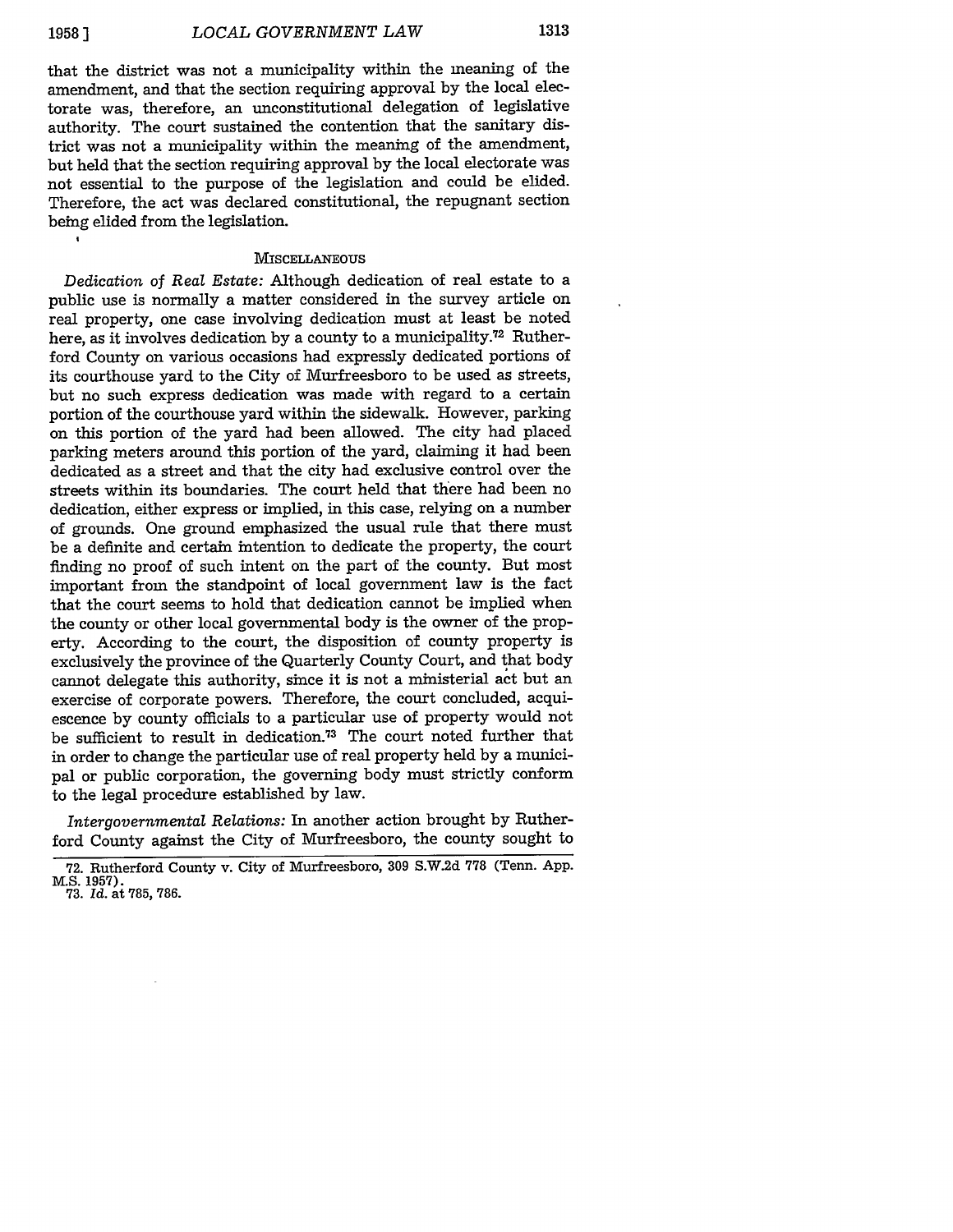recover the amount transferred from the municipal electric system funds to the general funds of the city as a "county tax equivalent."<sup>74</sup> This county tax equivalent was allowed by a provision of the contract between the municipality and the Tennessee Valley Authority, whereby all electric system funds were to be kept separately from the general funds of the city, except that the city could collect from the electric system funds the equivalent of municipal, county and state taxes. This exception to the maintenance of separate funds was not to be effective if taxes were actually assessed by the other governmental units. The county contended, first, that it was a third party beneficiary of the contract, and, second, that the county tax equivalent funds were impressed with a constructive trust for the benefit of the county. Both contentions were rejected by the court. With regard to the third party beneficiary theory, the court found no express provision indicating an intent to confer a benefit on the county; instead, the only provision which would lend any weight to the argument was the one in which the amount transferred to the city's general funds ,was declared to include the equivalent of county taxes. This was construed merely as a yardstick to determine the amount the city could receive for its general funds.<sup>75</sup> The constructive trust theory failed because municipal property was exempt from taxation and the city was.under no obligation to collect county taxes on property exempt from taxation for the benefit of the county. In short, the county never had a legal or equitable right to the funds.

*Elections:* In *City* of *Red Bank-White Oak v. Abercrombie76* the supreme court held that the municipality and not the county must bear the burden of a municipal referendum. In the absence of specific legislation to the contrary, the county will be held liable for the costs of a municipal election only if "there should appear some basis which bears a reasonable relation to county purposes." $77$  Section 2-1107 of the Code, $78$  requiring county payment of the costs of elections, was held to apply only to general elections, and not to prohibit municipalities from paying the costs of special elections.<sup>79</sup>

The question presented in *Brown v. Vaughn8°* involved the definition of an election contest and the court which has original jurisdiction over such a contest. An election contest was defined as "a controversy

- 
- 80. 310 S.W.2d 444 (Tenn. 1957).

<sup>74.</sup> Rutherford County v. City of Murfreesboro, 304 S.W.2d 635 (Tenn. 1957).<br>75. The court noted in this regard that the contract specifically provided<br>that the tax equivalents were to be used for municipal purposes; paymen the county would not be, the court concluded, for a municipal purpose. Id. at 638.

**<sup>76.</sup>** 308 S.W.2d 469 (Tenn. 1957). **77.** *Id.* at 470. **78. TENN. CODE ANN.** § **2-1107 (1956). 79. 308** S.W.2d at 471.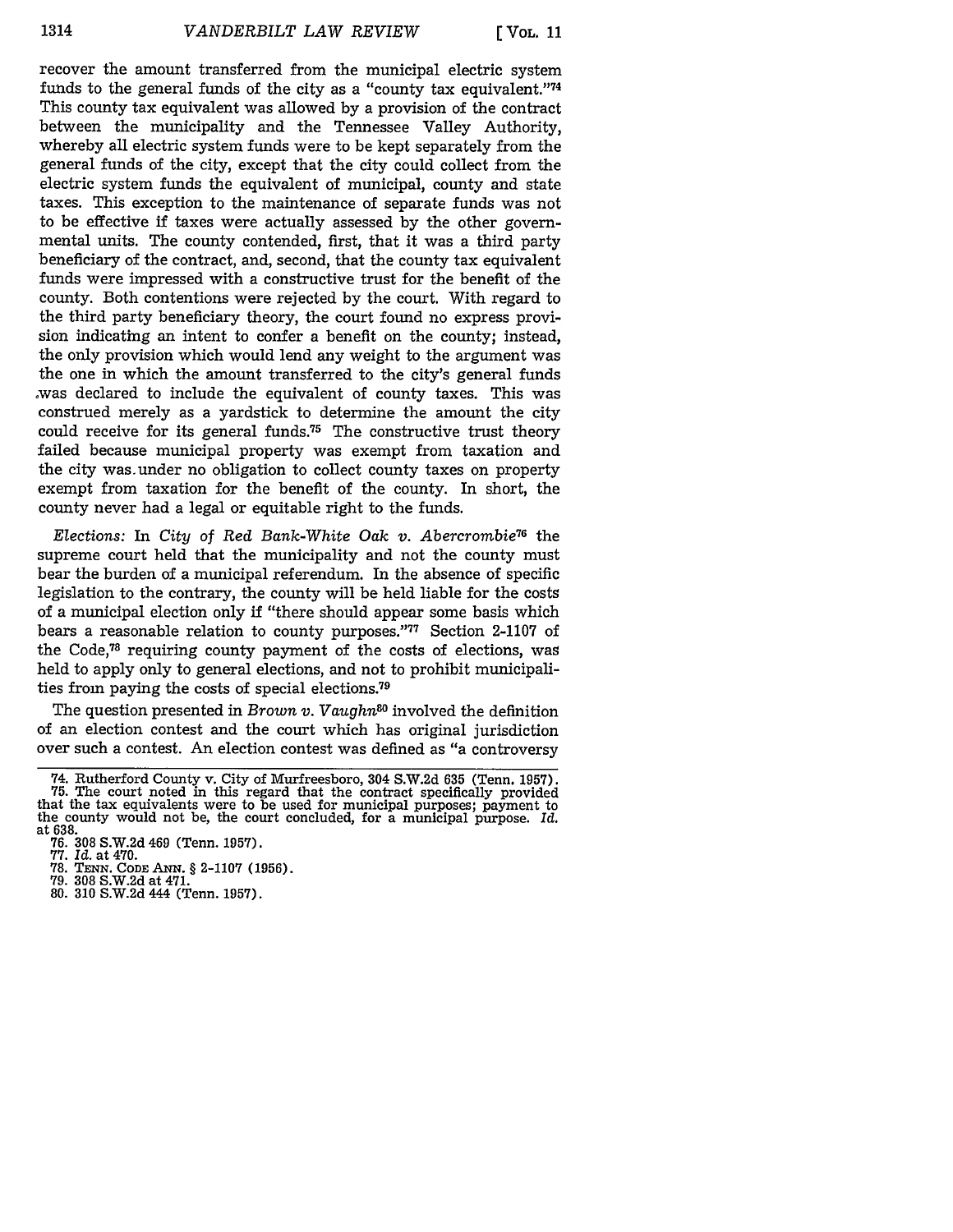between two private individuals as to the right to exercise the functions and enjoy the emoluments of an office."<sup>81</sup> With regard to the original jurisdiction over such a contest, the court reiterated the rule that the court having the power to induct the officer into office has original jurisdiction over a contest involving that office, or in the absence of specific legislation providing for such a contest or of specific authority on the part of a court to induct the officer into office, the circuit court would have jurisdiction.82 Applying this rule to the instant case, the court found that the county court had the authority to induct the county school superintendent into office and that it had original jurisdiction over the election contest.<sup>83</sup>

*Pensions:* Several cases decided during the survey period involved the definition of terms in pension plans for public employees. In *Pless v. Franks8A* the pension plan85 provided for twenty-five per cent of the pensioner's "basic salary" at the time of retirement for the first ten years of service, and two and one-half per cent of the basic salary for each year thereafter. In another provision, however, it was provided that the full amount of the pension should not be less than fifty per cent of the basic salary, provided that the maximum amount of the pension was to be \$150.00 per month. In the section providing for the computation of the employee's deduction, the maximum amount of basic salary which could be used in the computation was \$300.00. The board contended that this latter provision set a maximum on the basic salary which could be used in computing the pension. The court rejected this contention, holding that the full amount of basic salary at the time of retirement must be the basis of the pension, and that "basic salary" meant "the salary that the pensioner is receiving at the time he retires without taking into consideration any extra compensation to which he might be entitled for extra work."<sup>86</sup> The legislature intended to fix a maximum basic salary on which the monthly employee deduction is to be computed and, in addition, a maximum pension which may be received without regard to the basic salary.

Whether the pensioner was entitled to receive credit for his service as assistant district attorney general under a pension plan giving such credit to former employees of the City of Memphis and Shelby County was the issue in another pension case decided during the survey period.87 The district consisted solely of Shelby County, which paid onehalf of the assistant district attorney general's salary. The court held

83. See **TEN. CODE** ANN. § 49-222 (1956); Tenn. Priv. Acts (1923), c. 606.

k.

- 84. 308 S.W.2d 402 (Tenn. 1957).<br>85. Tenn. Priv. Acts (1949), c. 165, as amended, 'Tenn. Priv. Acts (1953) 85. Tenn. Priv. Acts (1949), c. 165, as amended, Tenn. Priv. Acts (1953), c. 90.
- 
- 86. 308 S.W.2d at 403.
- 87. Pharr v. Pension Board, 305 S.W.2d 254 (Tenn. App. W.S. 1956).

<sup>81.</sup> *Id.* at 447.

<sup>82.</sup> *Id.* at 446.